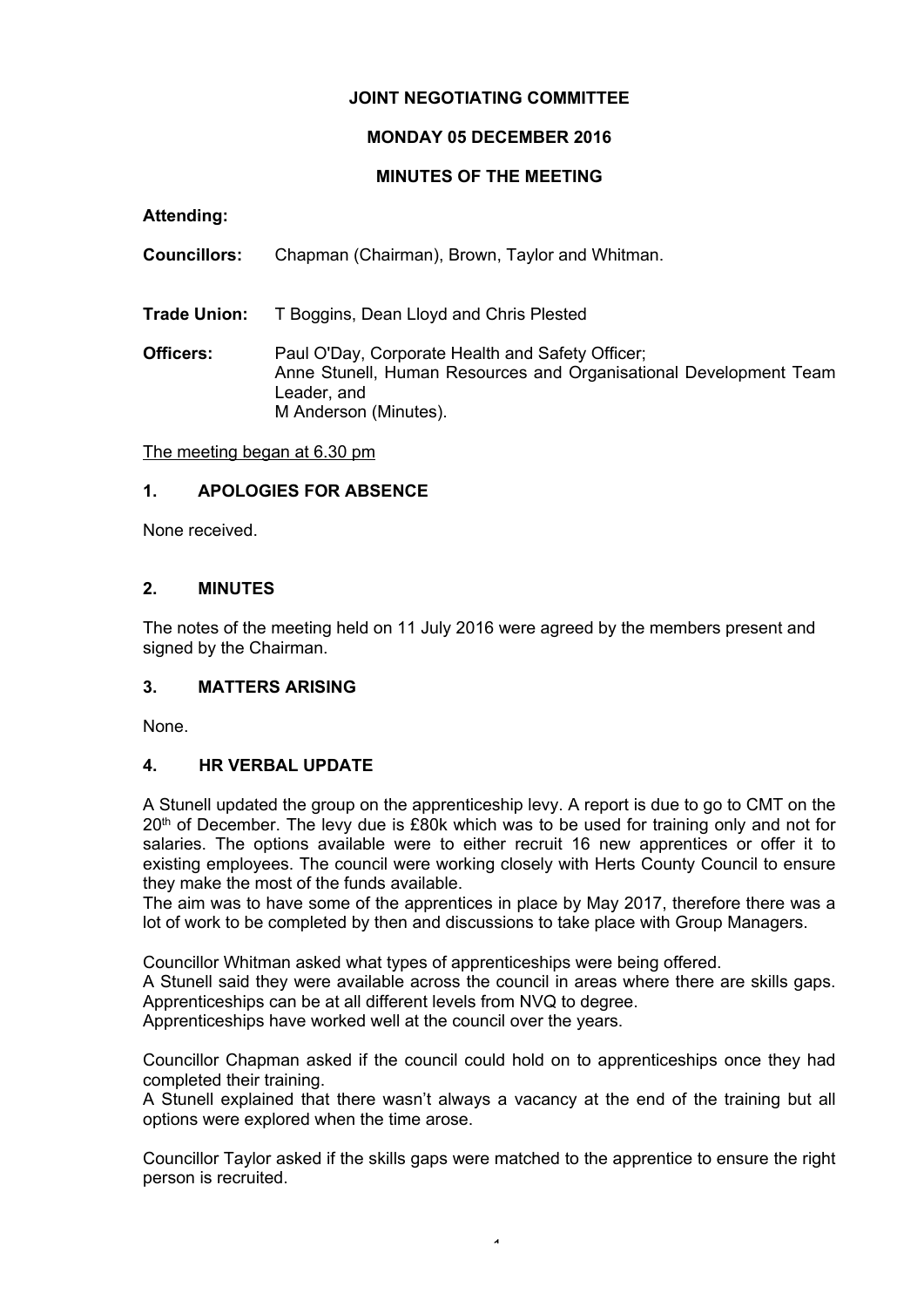A Stunell agreed that the apprenticeship scheme needed to benefit the community as well as the individual.

Councillor Chapman hoped that by recruiting 16 apprenticeships it would ease the pressure on existing staff.

A Stunell said the council needed to ensure all support mechanisms were in place before the process begun. In addition they needed to ensure that the levy was spent accordingly.

T Boggins had previously raised concerns over apprenticeships which had not progressed as they should have done.

A Stunell explained that apprenticeships needed to complete a structured programme which will be closely monitored. The council needed to ensure that the scheme is of value to the individual as well as the authority.

C Plested asked if employees taking up the opportunity would see an affect on their salary. A Stunell said it should not affect their salary as there wouldn't be any incentive to do it. Tailored person specifications and job descriptions for all different levels would be produced.

Councillor Taylor reiterated that the £80k levy was to support training only and not for salaries. He asked that Audit committee be updated on a yearly basis about how many apprenticeships had taken place and whether roles were found after the apprenticeship had finished

A Stunell continued with her update and noted that the HR and Organisational Development structure was finalised in June and there was now a full team in place.

She explained that they were working with Matt Rawdon, Group Manager to develop the People strategy which looked at recruitment, training and support for all staff. She noted that the Union had been consulted and this would be going to CMT on the 20<sup>th</sup> of January. Other projects being worked on included developing a well being strategy, the TUPE of Facilities Management staff and the transfer of the agency staff contract from Comensura to Pertemps.

Councillor Chapman thanked A Stunell for the update and noted that everything was working well.

## **5. HEALTH & SAFETY UPDATE**

P O'Day noted that two further training sessions had been held for Reactech. He added that the Health & Safety Executive had recently served two notices and now interviews with staff had been carried out. The council had not yet received any feedback from this, but he would pass it on once it is received.

He explained that the DSE software had been rolled out to non civic centre sites. A few issues had arisen which were being addressed. This would be rolled out further once the move to the Forum has taken place.

P O'Day added that further fire extinguisher training had taken place. He said the random alcohol testing was continuing and 45 tests had been carried out so far. The 6 month trial ends on the  $10<sup>th</sup>$  of January 2017 – he asked that if anyone had concerns around the process, to write to David Austin who is the chairman of the Health & Safety Committee. It was then up to that committee to decide on the way forward.

He explained that there would be a clear area policy for fire evacuation once in the Forum. This was due to the increase in home working and hot desking, therefore making it more difficult to keep a list of staff in certain areas and certain times.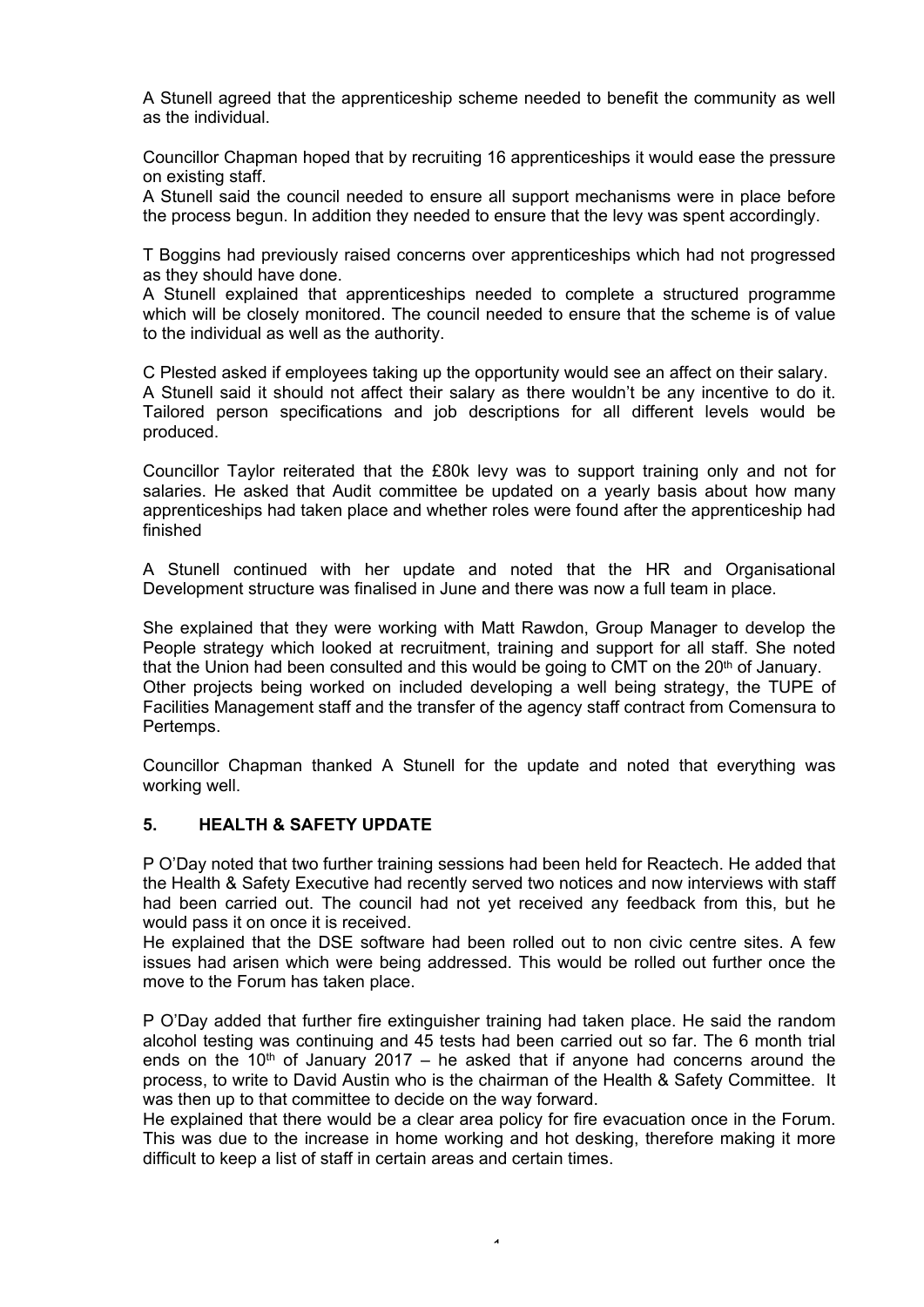C Plested asked what the council's policy was with regards to trained staff attempting to put fires out.

P O'Day explained that fire safety regulations changed in 2005, giving more ownership to organisations and therefore the use of fire extinguishes to tackle small manageable fires was permitted, however if the fire was chemical related and out of control then the advice would be to evacuate immediately.

Councillor Chapman asked how many fire exits were in the Forum and if they were signposted.

P O'Day confirmed they would be signposted and the aim was to have the fire assembly point outside the current healthcare centre. This assembly zone would change as building work progresses around the building. He acknowledged that there may be a few teething problems at the start.

Councillor Chapman asked A Stunell to provide an annual update on the apprenticeship scheme to Overview and Scrutiny, giving a breakdown of the figures showing recruitment, training and those hired at the end of their training.

#### **6. THE AGEING WORKFORCE AT DBC & ITS CONSEQUENCES and THE COUNCIL'S SICKNESS ABSENCE MANAGEMENT POLICY; THE PROLIFERATION OF SICKNESS HEARINGS & REVIEW MEETINGS**

T Boggins raised concerns around the ageing workforce especially with those working at Cupid Green who were now coming under sickness review meetings. People were unsure of the purpose of these meetings and she felt that it was unfair to hold them and expect people who were off sick, to attend. The hearings can bring undue stress onto the employee. She explained that she had been informed that occupational sick pay was suspended too soon into a period of absence and sickness was monitored monthly by the Corporate Director for Finance & Operations. She disagreed with this process as this was people's personal medical information being discussed by people who were not medically trained.

The Union disagreed with the sickness absence policy and felt it was unfair and would therefore be looking for a review.

Councillor Taylor informed the group that he was the Chairman of the Audit committee and explained that he had seen and monitored the sickness absence policy and he was aware that internal audit had reviewed it. He felt it would be worthwhile for the union to put their concerns in a report to him which he could take to a future Audit Committee meeting. He noted that internal and external auditors attend the committee as do members of the CMT. He would ask if representatives from the Union could attend too, to put the case across.

Councillor Whitman agreed with T Boggins that people reviewing medical cases who do not have any medical qualifications was disconcerting and unacceptable.

Councillor Taylor said that officers were only reviewing statistical information and data trends and not medical information.

A Stunell explained that the policy was introduced in April and was due for review after 12 months and that the union were consulted. The policy was agreed at Cabinet. She added that occupational sick pay was only removed if the employee was on a warning for their sickness. Officers do review cases however she assured the group that they look only at data and statistics, for example the number of days taken off sick and the number of occasions.

A Stunell noted that Group Managers and Assistant Directors reviewed the hearings and use information provided by Occupational Health and not on specific medical information. The current sickness target is 8 days and the average was 7.8, this was compared to 11 days last year.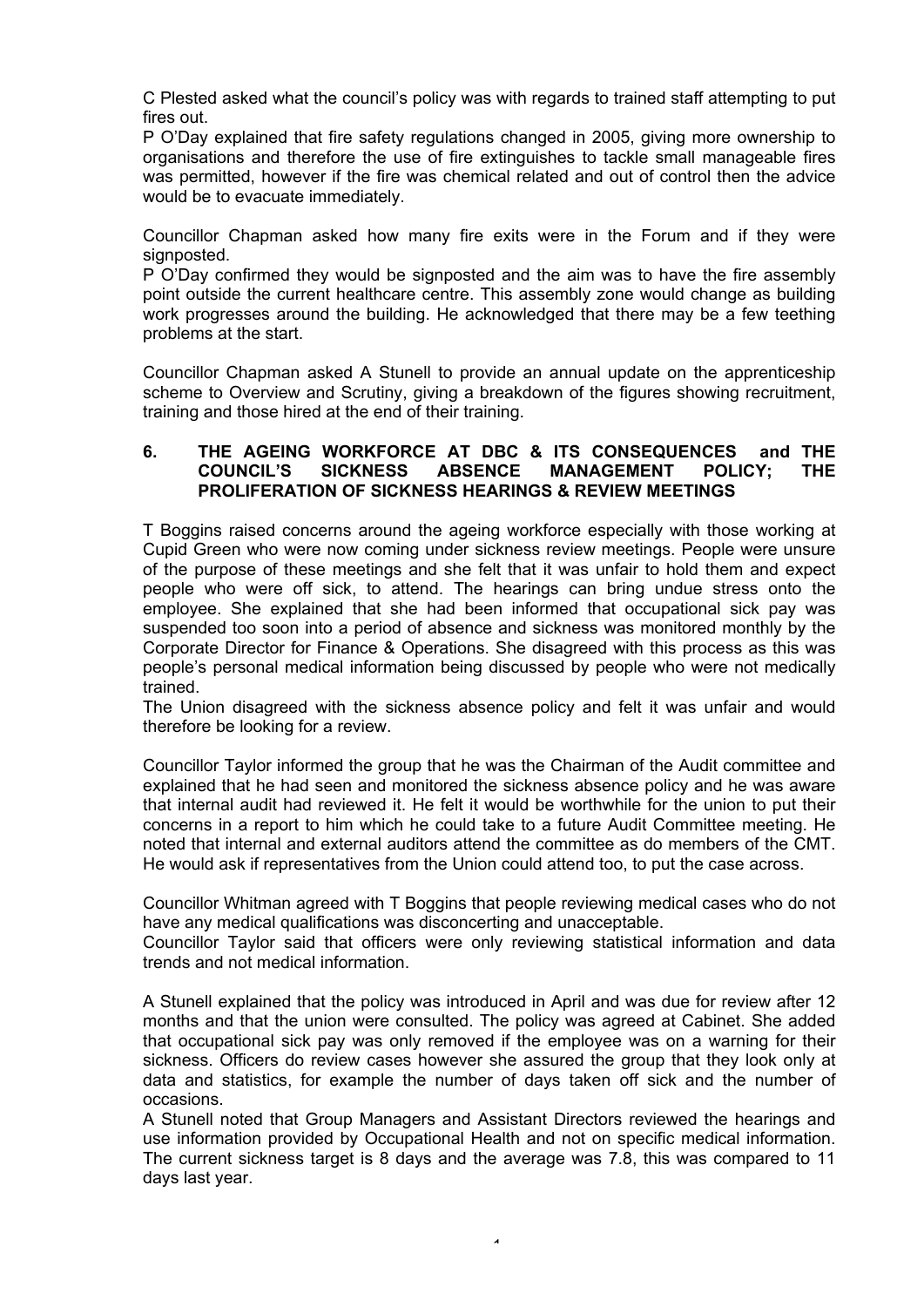T Boggins said that the sickness target had been reduced to 4 days and therefore this was very easy to exceed, especially for those employees working closely with others. If someone fell under the equalities act then the target was doubled, but again this was very easy to exceed. She felt that it was unacceptable to be allowed only 4 days sickness before being under review.

A Stunell replied that the current sickness absence policy had been consulted on with the Union, and then agreed by Cabinet and CMT, who had agreed the targets set and any changes raised through the consultation.

Councillor Taylor noted that T Boggins was incorrect with her statement and explained that the 4 days target was a guide only and then support meetings would be held.

Councillor Chapman added that the review meetings were held to help those who were sick and to highlight those who were possibly abusing the system. The HR teams would then look at ways of helping those who had been sick to integrate back into the workplace. He said that if the Union were aware of cases which were not following the policy, then they should be highlighting those, with specific examples so the committee could look into it.

C Plested said that there had been cases where the council had jumped ahead and suspended sick pay.

A Stunell reiterated that occupational sick pay was only suspended once a warning had been issued and this had been the process for the past 6 years. Officers were following the agreed HR policy.

T Boggins said that other council's did not suspend sick pay so soon.

Councillor Chapman said council's had different policies to follow and if the Union felt this was something to look into, then they should provide examples and evidence of other council policies.

### **7. CONDUCT POLICY- FAIR PROCESS**

T Boggins explained her frustration with the council's conduct policy and that staff are unaware of the reasons for their hearings. She had been directed by Unison to suspend attendance at hearings from January 2017. She added that employees should be provided with a full report following an investigation and currently this did not happen.

A Stunell explained that the investigation is carried out by a manager and a HR representative and then the adjudication is carried out by a different HR representative and Assistant Director. The reason for a hearing is explained verbally and in writing setting out the allegations and the process. If the employee's case goes to a Hearing they are written to with all of the appendices to be used and they have the opportunity to submit any further information

She added that the policy did not state that a full report was needed. The employee is given all of the interview notes, witness statements and details of the process.

T Boggins said that the recent case which they were aware of did see the employee receive a full report following the investigation, before the hearing.

A Stunell stated that this was not the case as the council's policy did not state the need for a full report.

Councillor Chapman felt that the current policy was being followed. He said that if the union felt that other council's had different policies, then to provide evidence of this.

 $\overline{a}$ 

T Boggins and A Stunell would discuss this further after the meeting.

#### **8. DATES OF FUTURE MEETINGS**